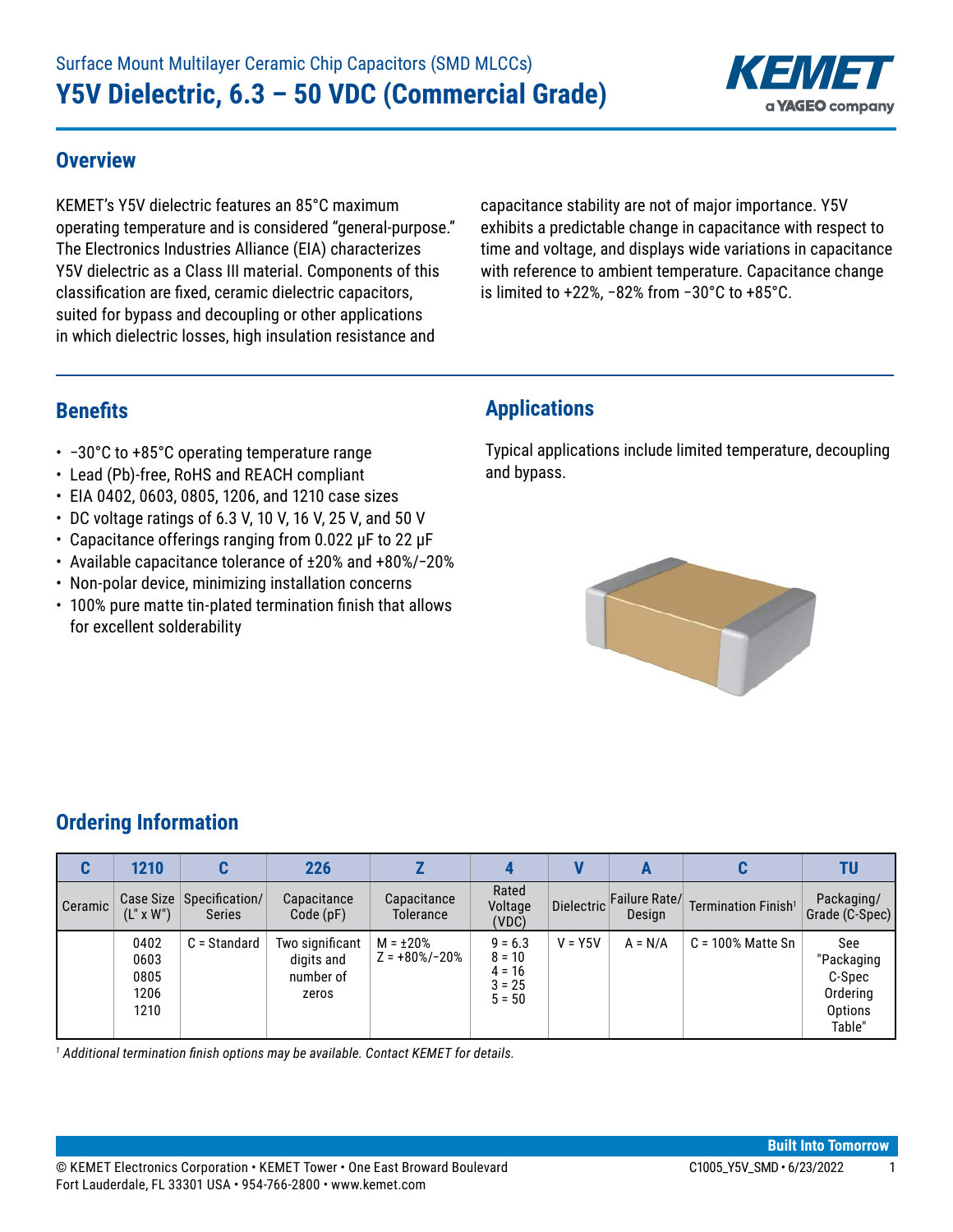

## **Packaging C-Spec Ordering Options Table**

| <b>Packaging Type<sup>1</sup></b>        | <b>Packaging/Grade</b><br><b>Ordering Code (C-Spec)</b>                         |
|------------------------------------------|---------------------------------------------------------------------------------|
| <b>Bulk Bag/Unmarked</b>                 | Not required (Blank)                                                            |
| 7" Reel/Unmarked                         | τu                                                                              |
| 13" Reel/Unmarked                        | 7411 (EIA 0603 and smaller case sizes)<br>7210 (EIA 0805 and larger case sizes) |
| 7" Reel/Marked                           | тм                                                                              |
| 13" Reel/Marked                          | 7040 (EIA 0603)<br>7215 (EIA 0805 and larger case sizes)                        |
| 7" Reel/Unmarked/2mm pitch <sup>2</sup>  | 7081                                                                            |
| 13" Reel/Unmarked/2mm pitch <sup>2</sup> | 7082                                                                            |

*1 Default packaging is "Bulk Bag". An ordering code C-Spec is not required for "Bulk Bag" packaging.*

*1 The terms "Marked" and "Unmarked" pertain to laser marking option of capacitors. All packaging options labeled as "Unmarked" will contain capacitors that have not been laser marked. Please contact KEMET if you require a laser marked option. For more information see "Capacitor Marking".*

*2 The 2 mm pitch option allows for double the packaging quantity of capacitors on a given reel size. This option is limited to EIA 0603 (1608 metric) case size devices. For more information regarding 2 mm pitch option see "Tape & Reel Packaging Information".*

### **Dimensions – Millimeters (Inches)**



| <b>EIA Size</b><br><b>Code</b> | <b>Metric Size</b><br><b>Code</b> | Length                           | W<br><b>Width</b>                | <b>Thickness</b>                    | <b>Bandwidth</b>            | <b>Separation</b><br><b>Minimum</b> | <b>Mounting</b><br><b>Technique</b> |
|--------------------------------|-----------------------------------|----------------------------------|----------------------------------|-------------------------------------|-----------------------------|-------------------------------------|-------------------------------------|
| 0402                           | 1005                              | 1.00(0.040)<br>±0.05(0.002)      | 0.50(0.020)<br>±0.05(0.002)      |                                     | 0.30(0.012)<br>±0.10(0.004) | 0.30(0.012)                         | Solder Reflow<br>Only               |
| 0603                           | 1608                              | 1.60(0.063)<br>$\pm 0.15(0.006)$ | 0.80(0.032)<br>$\pm 0.15(0.006)$ |                                     | 0.35(0.014)<br>±0.15(0.006) | 0.70(0.028)                         |                                     |
| 0805                           | 2012                              | 2.00(0.079)<br>±0.20(0.008)      | 1.25(0.049)<br>±0.20(0.008)      | See Table 2 for<br><b>Thickness</b> | 0.50(0.02)<br>±0.25(0.010)  | 0.75(0.030)                         | Solder Wave or<br>Solder Reflow     |
| 1206                           | 3216                              | 3.20(0.126)<br>±0.20(0.008)      | 1.60(0.063)<br>±0.20(0.008)      |                                     | 0.50(0.02)<br>±0.25(0.010)  | N/A                                 |                                     |
| 1210                           | 3225                              | 3.20(0.126)<br>±0.20(0.008)      | 2.50(0.098)<br>±0.20(0.008)      |                                     | 0.50(0.02)<br>±0.25(0.010)  |                                     | Solder Reflow<br>Only               |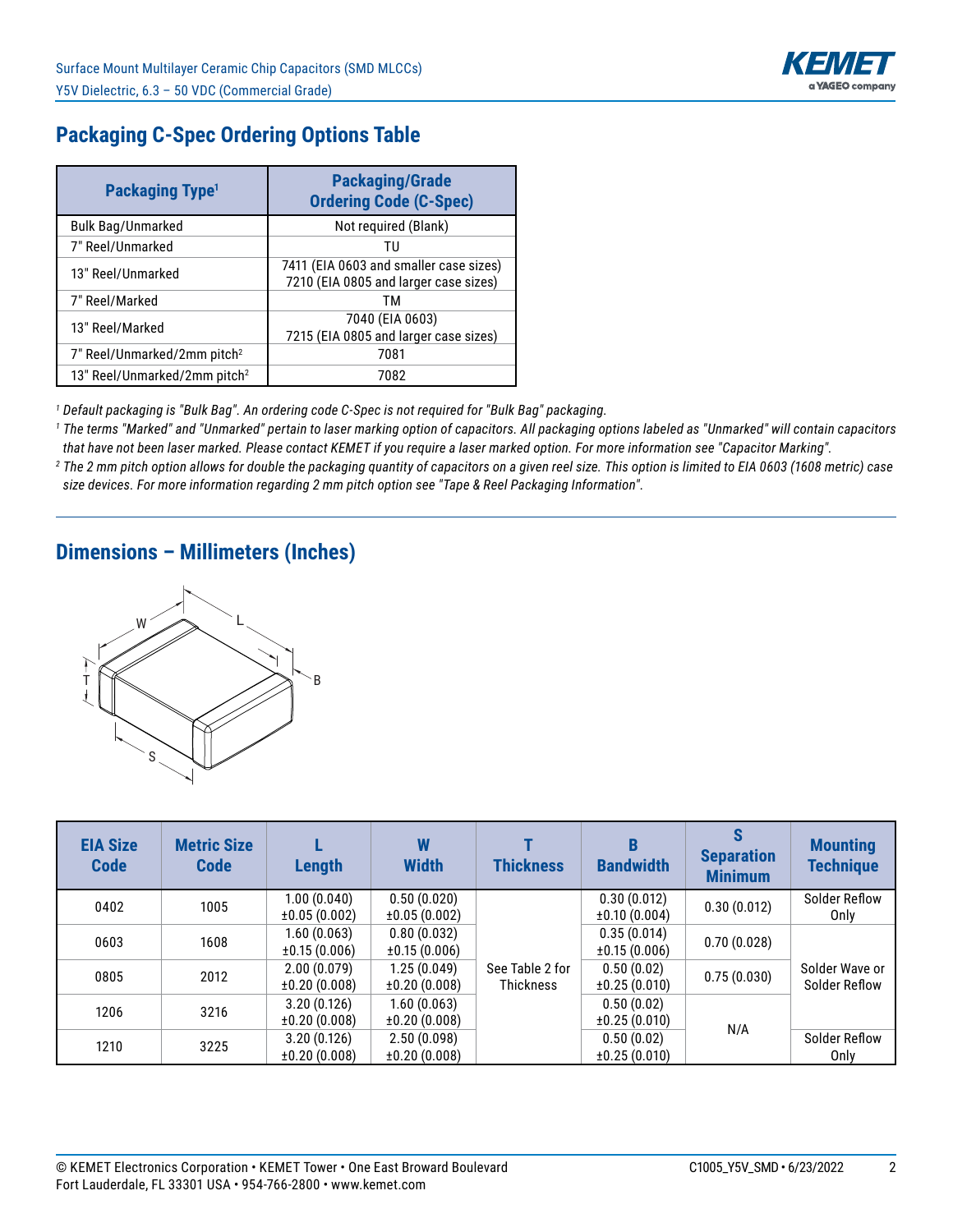

## **Qualification/Certification**

Commercial Grade products are subject to internal qualification. Details regarding test methods and conditions are referenced in Table 4, Performance & Reliability.

## **Environmental Compliance**

Lead (Pb)-free, RoHS, and REACH compliant without exemptions.

## **Electrical Parameters/Characteristics**

| <b>Item</b>                                                           | <b>Parameters/Characteristics</b>                                                          |
|-----------------------------------------------------------------------|--------------------------------------------------------------------------------------------|
| Operating Temperature Range                                           | $-30^{\circ}$ C to $+85^{\circ}$ C                                                         |
| Capacitance Change with Reference to<br>+25°C and 0 Vdc Applied (TCC) | $+22\%$ , $-82\%$                                                                          |
| <sup>1</sup> Aging Rate (Maximum % Capacitance Loss/Decade Hour)      | 7.0%                                                                                       |
| <sup>2</sup> Dielectric Withstanding Voltage (DWV)                    | 250% of rated voltage<br>(5±1 seconds and charge/discharge not exceeding 50mA)             |
| <sup>3</sup> Dissipation Factor (DF) Maximum Limit at 25°C            | 10% (6.3 V and 10 V), 7% (16 V and 25 V) and 5% (50 V)                                     |
| <sup>4</sup> Insulation Resistance (IR) Minimum Limit at 25°C         | See Insulation Resistance Limit Table<br>(Rated voltage applied for 120±5 seconds at 25°C) |

*<sup>1</sup>Regarding Aging Rate: Capacitance measurements (including tolerance) are indexed to a referee time of 48 or 1,000 hours. Please refer to a part number specific datasheet for referee time details.*

*<sup>2</sup>DWV is the voltage a capacitor can withstand (survive) for a short period of time. It exceeds the nominal and continuous working voltage of the capacitor.*

*3 See part number specification sheet for frequency and voltage for Capacitance, Dissipation Factor, and TCC measurement conditions.*

*3 For 0603 Capacitance 1.0 µf (25 V) and 0805 Capacitance 1.0 µF (50 V) DF is 10%.*

*4 To obtain IR limit, divide MΩ-µF value by the capacitance and compare to GΩ limit. Select the lower of the two limits.*

*Note: When measuring capacitance it is important to ensure the set voltage level is held constant. The HP4284 & Agilent E4980 have a feature known as Automatic Level Control (ALC). The ALC feature should be switched to "ON".*

## **Post Environmental Limits**

|                   | <b>High Temperature Life, Biased Humidity, Moisture Resistance</b> |                      |                                   |                      |                          |  |  |  |  |  |
|-------------------|--------------------------------------------------------------------|----------------------|-----------------------------------|----------------------|--------------------------|--|--|--|--|--|
| <b>Dielectric</b> | Rated DC<br>Voltage                                                | Capacitance<br>Value | Dissipation Factor<br>(Maximum %) | Capacitance<br>Shift | Insulation<br>Resistance |  |  |  |  |  |
|                   | > 25                                                               |                      | 7.5                               |                      |                          |  |  |  |  |  |
| Y5V               | 16/25                                                              | All                  | 10.0                              | ±30%                 | 10% of Initial<br>Limit  |  |  |  |  |  |
|                   | ~16                                                                |                      | 15.0                              |                      |                          |  |  |  |  |  |

*For 0603 Capacitance 1.0 µf (25 V) and 0805 Capacitance 1.0 µF (50 V) Post DF is 20%.*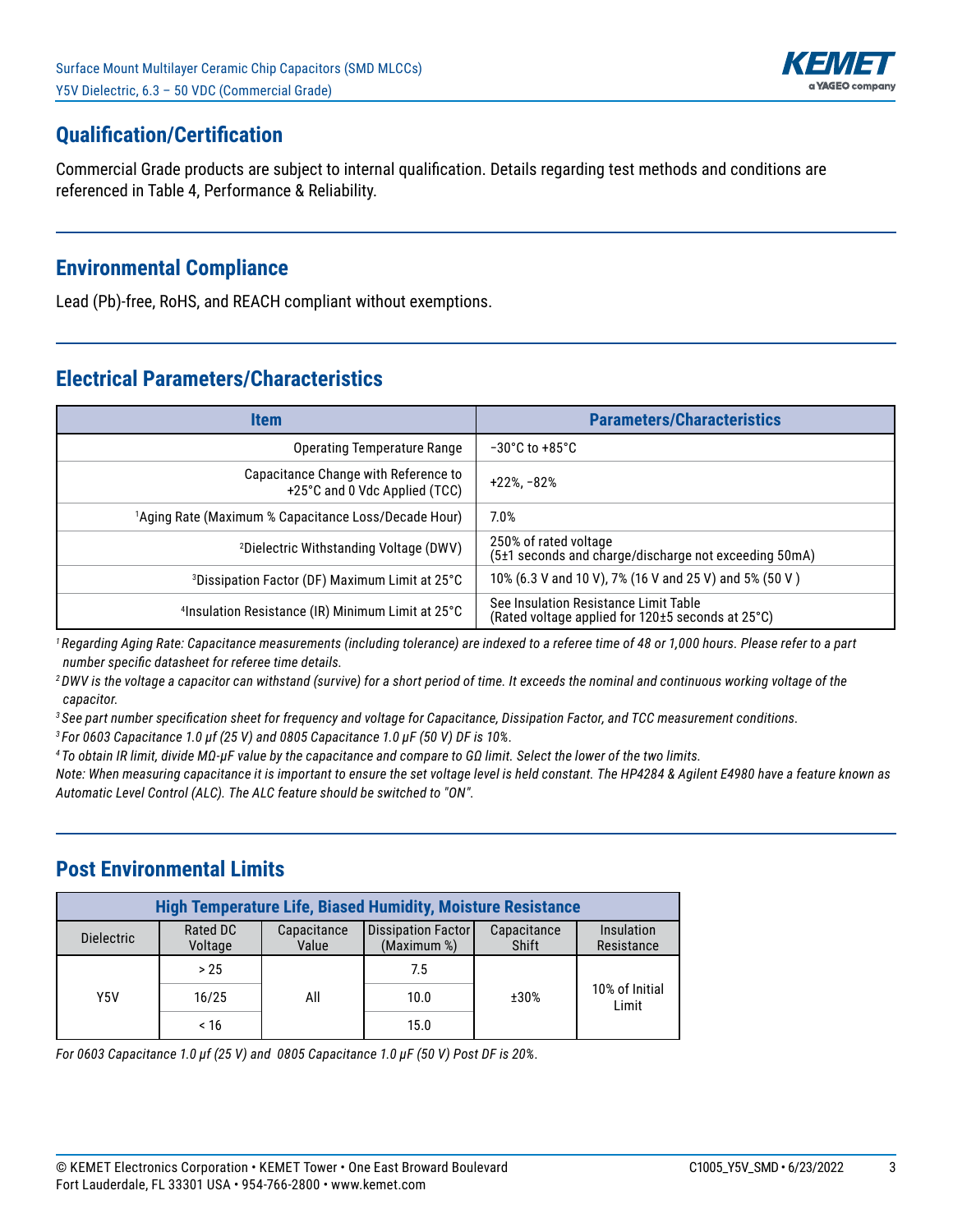

### **Insulation Resistance Limit Table**

| <b>EIA Case Size</b> | 100 Megohm<br>Microfarads or 10 G $\Omega$ | 50 Megohm<br>Microfarads or 10 G $\Omega$ |
|----------------------|--------------------------------------------|-------------------------------------------|
| All                  | $\geq 16$ V                                | $\leq 10$ V                               |

# **Table 1 – Capacitance Range/Selection Waterfall (0402 – 1210 Case Sizes)**

|                           |                     | <b>Series</b>                | <b>Case Size/</b> |                        | <b>C0402C</b>   |                        |                        | <b>C0603C</b>   |                        |                        |                             |                             | <b>C0805C</b>                             |                             |                      |                 |                 | C1206C          |                                                      |   |                              |                              | <b>C1210C</b>   |                        |           |
|---------------------------|---------------------|------------------------------|-------------------|------------------------|-----------------|------------------------|------------------------|-----------------|------------------------|------------------------|-----------------------------|-----------------------------|-------------------------------------------|-----------------------------|----------------------|-----------------|-----------------|-----------------|------------------------------------------------------|---|------------------------------|------------------------------|-----------------|------------------------|-----------|
| <b>Capacitance</b>        | <b>Capacitance</b>  | <b>Voltage Code</b>          |                   | 9                      | 8               | 4                      | 9                      | 8               | 4                      | 3                      | 9                           | 8                           | 4                                         | 3                           | 5                    | 9               | 8               | 4               | 3                                                    | 5 | 9                            | 8                            | 4               | 3                      | 5         |
|                           | <b>Code</b>         | <b>Rated Voltage (VDC)</b>   |                   | ္မ                     | <u>۽</u>        | ې                      | 3                      | <u>۽</u>        | ې                      | 25                     | ွိ                          | ş                           | ٩                                         | 25                          | ន                    | 3               | ٥,              | ۽               | ង                                                    | ន | 3                            | پ                            | ٩               | 25                     | ន         |
|                           |                     | <b>Capacitance Tolerance</b> |                   |                        |                 |                        |                        |                 |                        |                        |                             |                             | See Table 2 for Chip Thickness Dimensions |                             |                      |                 |                 |                 | <b>Product Availability and Chip Thickness Codes</b> |   |                              |                              |                 |                        |           |
| 22,000 pF                 | 223                 | M                            | Z                 | <b>BB</b>              | <b>BB</b>       | <b>BB</b>              | CF                     | CF              | <b>CF</b>              | C F                    | <b>DN</b>                   | <b>DN</b>                   | <b>DN</b>                                 | <b>DN</b>                   | <b>DN</b>            |                 |                 |                 |                                                      |   |                              |                              |                 |                        |           |
| 27,000 pF                 | 273                 | M                            | Z                 | <b>BB</b>              | <b>BB</b>       | <b>BB</b>              | <b>CF</b>              | CF              | <b>CF</b>              | <b>CF</b>              | <b>DN</b>                   | <b>DN</b>                   | <b>DN</b>                                 | <b>DN</b>                   | DN                   |                 |                 |                 |                                                      |   |                              |                              |                 |                        |           |
| 33,000 pF                 | 333                 | M                            | Z                 | <b>BB</b>              | <b>BB</b>       | BB                     | <b>CF</b>              | CF              | <b>CF</b>              | <b>CF</b>              | <b>DN</b>                   | <b>DN</b>                   | <b>DN</b>                                 | <b>DN</b>                   | DN                   |                 |                 |                 |                                                      |   |                              |                              |                 |                        |           |
| 39,000 pF                 | 393<br>473          | M<br>M                       | Z<br>Z            | <b>BB</b><br><b>BB</b> | BB<br><b>BB</b> | <b>BB</b><br><b>BB</b> | <b>CF</b><br><b>CF</b> | <b>CF</b><br>CF | <b>CF</b><br><b>CF</b> | <b>CF</b><br><b>CF</b> | <b>DP</b><br>D <sub>0</sub> | <b>DP</b><br>D <sub>0</sub> | <b>DP</b><br>D <sub>0</sub>               | <b>DP</b><br>D <sub>0</sub> | DP<br>D <sub>0</sub> |                 |                 |                 |                                                      |   |                              |                              |                 |                        |           |
| 47,000 pF<br>56,000 pF    | 563                 | M                            | Z                 | <b>BB</b>              | <b>BB</b>       | <b>BB</b>              | CF                     | CF              | CF                     | CF                     | DP                          | DP                          | DP                                        | DP                          | DP                   |                 |                 |                 |                                                      |   |                              |                              |                 |                        |           |
| 68,000 pF                 | 683                 | M                            | Z                 | BB                     | <b>BB</b>       | BB                     | CF                     | CF              | CF                     | CF                     | DP                          | DP                          | DP                                        | DP                          | DP                   |                 |                 |                 |                                                      |   |                              |                              |                 |                        |           |
| 82,000 pF                 | 823                 | M                            | Z                 | <b>BB</b>              | BB              | BB                     | CF                     | CF              | CF                     | CF                     | DP                          | DP                          | DP                                        | DP                          | DP                   |                 |                 |                 |                                                      |   |                              |                              |                 |                        |           |
| $0.10 \mu F$              | 104                 | M                            | Z                 | <b>BB</b>              | <b>BB</b>       | <b>BB</b>              | CG                     | CG              | CG                     | CG                     | DN                          | DN                          | DN                                        | DN                          | DN                   |                 |                 |                 |                                                      |   |                              |                              |                 |                        |           |
| $0.12 \mu F$              | 124                 | M                            | Z                 |                        |                 |                        | CG                     | CG              | CG                     | CG                     | DN                          | DN                          | DN                                        | DN                          |                      |                 |                 |                 |                                                      |   |                              |                              |                 |                        |           |
| $0.15 \,\mathrm{\upmu F}$ | 154                 | M                            | Z                 |                        |                 |                        | CG                     | CG              | CG                     | CG                     | <b>DN</b>                   | <b>DN</b>                   | <b>DN</b>                                 | <b>DN</b>                   |                      |                 |                 |                 |                                                      |   |                              |                              |                 |                        |           |
| $0.18$ µF                 | 184                 | M                            | Z                 |                        |                 |                        | C <sub>G</sub>         | CG              | CG                     | CG                     | <b>DN</b>                   | <b>DN</b>                   | <b>DN</b>                                 | DN                          |                      |                 |                 |                 |                                                      |   |                              |                              |                 |                        |           |
| $0.22 \mu F$              | 224                 | M                            | Z                 | <b>BB</b>              |                 |                        | CG                     | CG              | CG                     | C <sub>G</sub>         | <b>DN</b>                   | <b>DN</b>                   | <b>DN</b>                                 | DN                          | DG                   | EC              | EC              | EC              | EC                                                   |   | <b>FD</b>                    | <b>FD</b>                    | FD              | <b>FD</b>              | FD        |
| $0.27 \,\mathrm{\upmu F}$ | 274                 | M                            | Z                 |                        |                 |                        | CG                     | CG              | CG                     | CG                     | <b>DN</b>                   | <b>DN</b>                   | <b>DN</b>                                 | DN                          |                      | EB              | EB              | EB              | EB                                                   |   | <b>FD</b>                    | <b>FD</b>                    | <b>FD</b>       | <b>FD</b>              | FD        |
| $0.33 \mu F$              | 334                 | M                            | Z                 |                        |                 |                        | C <sub>G</sub>         | CG              | CG                     | C <sub>G</sub>         | DG                          | <b>DG</b>                   | DG                                        | <b>DG</b>                   |                      | EB              | EB              | EB              | EB                                                   |   | <b>FD</b>                    | <b>FD</b>                    | <b>FD</b>       | <b>FD</b>              | FD        |
| $0.39$ $\mu$ F            | 394                 | М                            | Z                 |                        |                 |                        | CG                     | CG              | CG                     |                        | DN                          | DN                          | DN                                        | DN                          |                      | EB              | EB              | EB              | EB                                                   |   | FD                           | <b>FD</b>                    | FD              | <b>FD</b>              | FD        |
| $0.47$ $\mu$ F            | 474                 | М                            | Z<br>Z            | <b>BB</b>              |                 |                        | CG<br>CG               | CG<br>CG        | CG                     |                        | DG<br><b>DP</b>             | DG<br>DP                    | DG<br>DP                                  | DG<br>DP                    |                      | EC<br>EB        | EC<br>EB        | EC<br>EB        | EC<br>EB                                             |   | FD                           | FD<br>FD                     | FD<br>FD        | <b>FD</b><br><b>FD</b> | FD<br>FD  |
| $0.56$ µF<br>$0.68$ µF    | 564<br>684          | M<br>M                       | Z                 |                        |                 |                        | CG                     | CG              |                        |                        | <b>DP</b>                   | DP                          | DP                                        | DG                          |                      | EB              | EB              | EB              | EB                                                   |   | FD<br><b>FD</b>              | <b>FD</b>                    | <b>FD</b>       | <b>FD</b>              | FD        |
| $0.82 \,\mathrm{\upmu F}$ | 824                 | M                            | Z                 |                        |                 |                        | CG                     | CG              |                        |                        | DG                          | DG                          | DG                                        | DG                          |                      | EB              | EB              | EB              | EB                                                   |   | FF                           | FF                           | FF              | FF                     | FF        |
| $1.0 \mu F$               | 105                 | M                            | Z                 | <b>BB</b>              | <b>BB</b>       |                        | C <sub>G</sub>         | CG              | CG                     | CG                     | DP                          | <b>DP</b>                   | <b>DP</b>                                 | <b>DG</b>                   | DH                   | EP              | EP              | EP              | EP                                                   |   | <b>FH</b>                    | FH                           | FH              | <b>FH</b>              | <b>FH</b> |
| $1.2 \mu F$               | 125                 | M                            | Z                 |                        |                 |                        |                        |                 |                        |                        | <b>DN</b>                   | <b>DN</b>                   | <b>DN</b>                                 |                             |                      | EC              | EC              | EC              |                                                      |   | <b>FD</b>                    | <b>FD</b>                    | <b>FD</b>       |                        |           |
| $1.5 \,\mu F$             | 155                 | M                            | Z                 |                        |                 |                        |                        |                 |                        |                        | <b>DN</b>                   | <b>DN</b>                   | DN                                        |                             |                      | EC              | EC              | EC              |                                                      |   | <b>FD</b>                    | <b>FD</b>                    | <b>FD</b>       |                        |           |
| $1.8 \mu F$               | 185                 | M                            | Z                 |                        |                 |                        |                        |                 |                        |                        | <b>DP</b>                   | <b>DP</b>                   | <b>DP</b>                                 |                             |                      | ED              | ED              | ED              |                                                      |   | <b>FD</b>                    | <b>FD</b>                    | <b>FD</b>       |                        |           |
| $2.2 \mu F$               | 225                 | M                            | Z                 | <b>BB</b>              | <b>BB</b>       |                        |                        |                 |                        |                        | DG                          | <b>DG</b>                   | DG                                        |                             |                      | EC              | EC              | EC              |                                                      |   | <b>FJ</b>                    | <b>FJ</b>                    | FJ              |                        |           |
| $3.3 \mu F$               | 335                 | M                            | Z                 |                        |                 |                        |                        |                 |                        |                        | DL                          | DL                          | DG                                        |                             |                      | EH              | EH              | EH              |                                                      |   | <b>FE</b>                    | FE                           | FE              |                        |           |
| $4.7 \mu F$               | 475                 | M                            | Z                 |                        |                 |                        |                        |                 |                        |                        | DG                          | DG.                         | DG                                        |                             |                      | EH <sup>2</sup> | EH <sup>2</sup> | EH <sup>2</sup> |                                                      |   | FT                           | FT                           | FT              |                        |           |
| $5.6 \,\mu F$             | 565                 | M                            | Z                 |                        |                 |                        |                        |                 |                        |                        | DF                          | DF                          |                                           |                             |                      | EJ              | EJ              | EJ              |                                                      |   | FG                           | FG                           | FG              |                        |           |
| $6.8 \mu F$               | 685                 | M                            | Z                 |                        |                 |                        |                        |                 |                        |                        | DG                          | DG                          |                                           |                             |                      | EJ              | EJ              |                 |                                                      |   | <b>FH</b>                    | FH.                          | FH              |                        |           |
| $10 \mu F$                | 106                 | м                            | Z                 |                        |                 |                        |                        |                 |                        |                        | DG                          | DG                          |                                           |                             |                      | EH              | EH              | <b>EH</b>       | EH                                                   |   | FT <sup>2</sup>              | FT <sup>2</sup>              | FT <sup>2</sup> |                        |           |
| $15 \mu F$                | 156                 | M<br>M                       | Z<br>Z            |                        |                 |                        |                        |                 |                        |                        |                             |                             |                                           |                             |                      | EH              | EH              |                 |                                                      |   | <b>FH</b><br>FT <sup>2</sup> | <b>FH</b><br>FT <sup>2</sup> | FH<br>FS        | FS                     |           |
| $22 \mu F$                | 226                 |                              |                   |                        |                 |                        |                        |                 |                        |                        |                             |                             |                                           |                             |                      |                 |                 |                 |                                                      |   |                              |                              |                 |                        |           |
|                           |                     | <b>Rated Voltage (VDC)</b>   |                   | ة.<br>6                | <u>۽</u>        | ٩                      | $\ddot{3}$             | ₽               | ۽                      | 25                     | S<br>نۍ                     | 5                           | ٩                                         | 25                          | ន                    | ه.<br>ف         | <u>۽</u>        | ۽               | 25                                                   | ន | $\ddot{\bm{3}}$              | <u>۽</u>                     | ٩               | 25                     | ន         |
| Capacitance               | Capacitance<br>Code | <b>Voltage Code</b>          |                   | 9                      | 8               | 4                      | 9                      | 8               | 4                      | 3                      | 9                           | 8                           | 4                                         | 3                           | 5                    | 9               | 8               | 4               | 3                                                    | 5 | 9                            | 8                            | 4               | 3                      | 5         |
|                           |                     | Case Size/<br><b>Series</b>  |                   |                        | C0402C          |                        |                        | C0603C          |                        |                        |                             |                             | C0805C                                    |                             |                      |                 |                 | C1206C          |                                                      |   |                              |                              | C1210C          |                        |           |

*xx² Only available in Z tolerance.*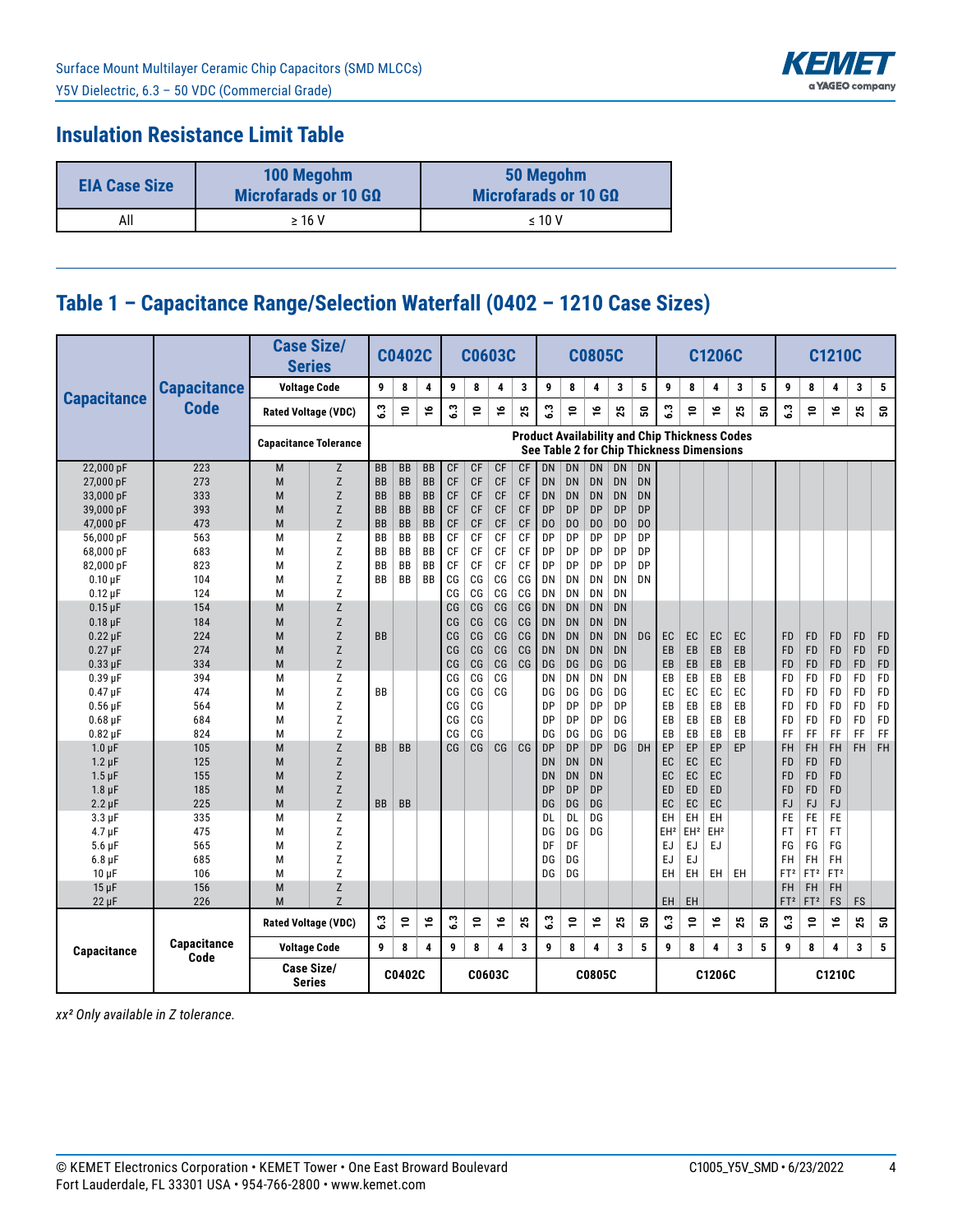

| <b>Thickness</b> | Case                | <b>Thickness ±</b> |                | <b>Paper Quantity<sup>1</sup></b> |                | <b>Plastic Quantity</b> |  |  |
|------------------|---------------------|--------------------|----------------|-----------------------------------|----------------|-------------------------|--|--|
| <b>Code</b>      | <b>Size</b>         | Range (mm)         | <b>7" Reel</b> | 13" Reel                          | <b>7" Reel</b> | 13" Reel                |  |  |
| <b>BB</b>        | 0402                | $0.50 \pm 0.05$    | 10,000         | 50,000                            | 0              | 0                       |  |  |
| CF               | 0603                | $0.80 \pm 0.07$    | 4,000          | 15,000                            | $\bf{0}$       | 0                       |  |  |
| CG               | 0603                | $0.80 \pm 0.10$    | 4.000          | 15.000                            | $\bf{0}$       | $\Omega$                |  |  |
| <b>DN</b>        | 0805                | $0.78 \pm 0.10$    | 4,000          | 15,000                            | $\mathbf{0}$   | 0                       |  |  |
| D <sub>0</sub>   | 0805                | $0.80 \pm 0.10$    | 4,000          | 15,000                            | $\mathbf{0}$   | $\mathbf{0}$            |  |  |
| DP               | 0805                | $0.90 \pm 0.10$    | 4,000          | 15,000                            | $\Omega$       | 0                       |  |  |
| DL               | 0805                | $0.95 \pm 0.10$    | 0              | 0                                 | 4,000          | 10,000                  |  |  |
| DF               | 0805                | $1.10 \pm 0.10$    | 0              | 0                                 | 2.500          | 10.000                  |  |  |
| DG               | 0805                | $1.25 \pm 0.15$    | 0              | 0                                 | 2,500          | 10,000                  |  |  |
| DH               | 0805                | $1.25 \pm 0.20$    | 0              | 0                                 | 2,500          | 10,000                  |  |  |
| EB               | 1206                | $0.78 \pm 0.10$    | $\bf{0}$       | 0                                 | 4.000          | 10,000                  |  |  |
| EC               | 1206                | $0.90 \pm 0.10$    | $\mathbf{0}$   | 0                                 | 4.000          | 10.000                  |  |  |
| ED               | 1206                | $1.00 \pm 0.10$    | 0              | 0                                 | 2.500          | 10,000                  |  |  |
| EP               | 1206                | $1.20 \pm 0.20$    | $\mathbf{0}$   | 0                                 | 2,500          | 10,000                  |  |  |
| EH               | 1206                | $1.60 \pm 0.20$    | $\mathbf{0}$   | 0                                 | 2,000          | 8,000                   |  |  |
| EJ               | 1206                | $1.70 \pm 0.20$    | 0              | 0                                 | 2.000          | 8.000                   |  |  |
| <b>FD</b>        | 1210                | $0.95 \pm 0.10$    | 0              | 0                                 | 4.000          | 10.000                  |  |  |
| FE               | 1210                | $1.00 \pm 0.10$    | 0              | 0                                 | 2,500          | 10,000                  |  |  |
| FF               | 1210                | $1.10 \pm 0.10$    | 0              | 0                                 | 2,500          | 10,000                  |  |  |
| FG               | 1210                | $1.25 \pm 0.15$    | 0              | 0                                 | 2,500          | 10,000                  |  |  |
| <b>FH</b>        | 1210                | $1.55 \pm 0.15$    | 0              | 0                                 | 2.000          | 8.000                   |  |  |
| <b>FJ</b>        | 1210                | $1.85 \pm 0.20$    | 0              | 0                                 | 2,000          | 8,000                   |  |  |
| FT               | 1210                | $1.90 \pm 0.20$    | $\mathbf{0}$   | 0                                 | 2,000          | 8,000                   |  |  |
| <b>FS</b>        | 1210                | $2.50 \pm 0.30$    | $\overline{0}$ | $\Omega$                          | 1,000          | 4,000                   |  |  |
| <b>Thickness</b> | Thickness ±<br>Case | 7" Reel            | 13" Reel       | 7" Reel<br>13" Reel               |                |                         |  |  |
| Code             | Size1               | Range (mm)         |                | Paper Quantity <sup>1</sup>       |                | <b>Plastic Quantity</b> |  |  |

## **Table 2A – Chip Thickness/Tape & Reel Packaging Quantities**

*Package quantity based on finished chip thickness specifications.*

*1 If ordering using the 2 mm Tape and Reel pitch option, the packaging quantity outlined in the table above will be doubled. This option is limited to EIA 0603 (1608 metric) case size devices. For more information regarding 2 mm pitch option see "Tape & Reel Packaging Information".*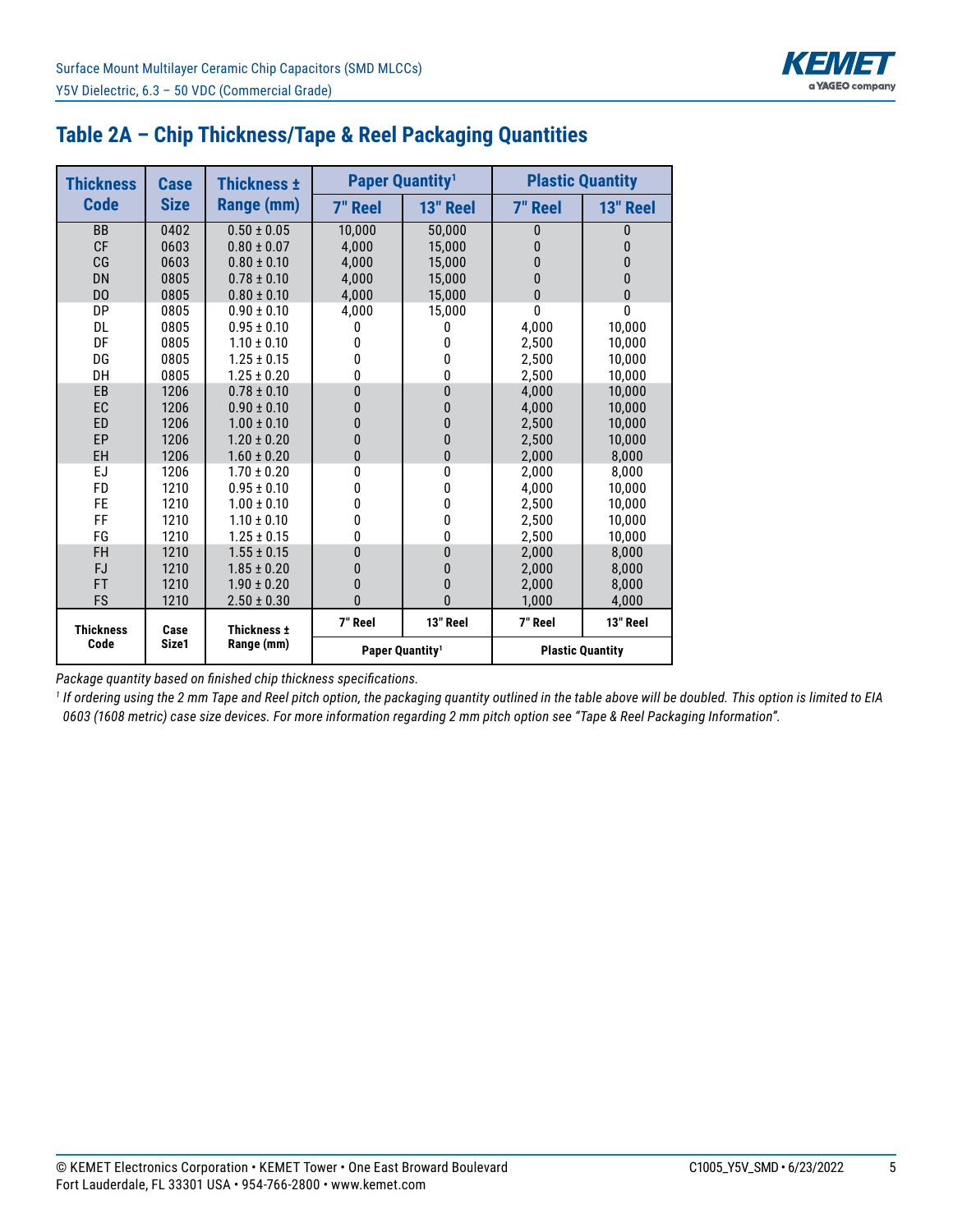

## **Table 2B – Bulk Packaging Quantities**

|            |                               | <b>Loose Packaging</b> |                                                     |  |  |  |  |  |
|------------|-------------------------------|------------------------|-----------------------------------------------------|--|--|--|--|--|
|            | <b>Packaging Type</b>         |                        | Bulk Bag (default)                                  |  |  |  |  |  |
|            | Packaging C-Spec <sup>1</sup> |                        | N/A <sup>2</sup>                                    |  |  |  |  |  |
|            | <b>Case Size</b>              |                        | <b>Packaging Quantities (pieces/unit packaging)</b> |  |  |  |  |  |
| $EIA$ (in) | Metric (mm)                   | Minimum                | <b>Maximum</b>                                      |  |  |  |  |  |
| 0402       | 1005                          |                        |                                                     |  |  |  |  |  |
| 0603       | 1608                          |                        | 50,000                                              |  |  |  |  |  |
| 0805       | 2012                          |                        |                                                     |  |  |  |  |  |
| 1206       | 3216                          |                        |                                                     |  |  |  |  |  |
| 1210       | 3225                          | 1                      |                                                     |  |  |  |  |  |
| 1808       | 4520                          |                        |                                                     |  |  |  |  |  |
| 1812       | 4532                          |                        |                                                     |  |  |  |  |  |
| 1825       | 4564                          |                        | 20,000                                              |  |  |  |  |  |
| 2220       | 5650                          |                        |                                                     |  |  |  |  |  |
| 2225       | 5664                          |                        |                                                     |  |  |  |  |  |

*1 The "Packaging C-Spec" is a 4 to 8 digit code which identifies the packaging type and/or product grade. When ordering, the proper code must be included in the 15th through 22nd character positions of the ordering code. See "Ordering Information" section of this document for further details. Commercial Grade product ordered without a packaging C-Spec will default to our standard "Bulk Bag" packaging. Contact KEMET if you require a bulk bag packaging option for Automotive Grade products.*

*2 A packaging C-Spec (see note 1 above) is not required for "Bulk Bag" packaging (excluding Anti-Static Bulk Bag and Automotive Grade products). The 15th through 22nd character positions of the ordering code should be left blank. All product ordered without a packaging C-Spec will default to our standard "Bulk Bag" packaging.*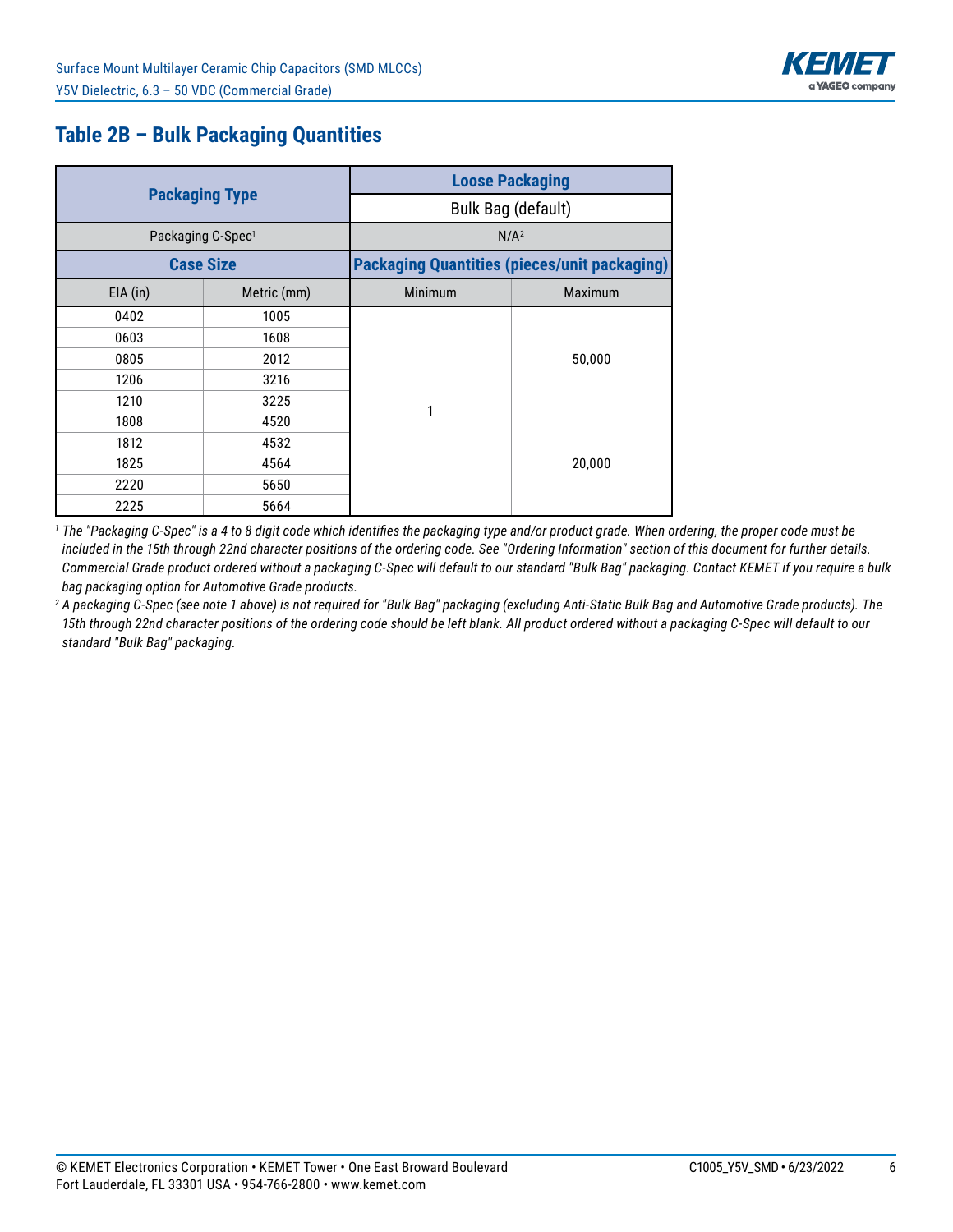

## **Table 3 – Chip Capacitor Land Pattern Design Recommendations per IPC-7351**

| <b>EIA</b><br><b>Size</b><br><b>Code</b> | <b>Metric</b><br><b>Size</b><br><b>Code</b> | <b>Density Level A:</b><br><b>Maximum (Most)</b><br><b>Land Protrusion (mm)</b> |      |      |                |                |      |      | <b>Density Level B:</b><br><b>Median (Nominal)</b> | <b>Land Protrusion (mm)</b> |                | <b>Density Level C:</b><br><b>Minimum (Least)</b><br><b>Land Protrusion (mm)</b> |      |      |                |                |
|------------------------------------------|---------------------------------------------|---------------------------------------------------------------------------------|------|------|----------------|----------------|------|------|----------------------------------------------------|-----------------------------|----------------|----------------------------------------------------------------------------------|------|------|----------------|----------------|
|                                          |                                             | C                                                                               | Υ    | X    | V <sub>1</sub> | V <sub>2</sub> | C    | Y    | X                                                  | V <sub>1</sub>              | V <sub>2</sub> | C                                                                                | Υ    | X    | V <sub>1</sub> | V <sub>2</sub> |
| 0402                                     | 1005                                        | 0.50                                                                            | 0.72 | 0.72 | 2.20           | 1.20           | 0.45 | 0.62 | 0.62                                               | 1.90                        | 1.00           | 0.40                                                                             | 0.52 | 0.52 | 1.60           | 0.80           |
| 0603                                     | 1608                                        | 0.90                                                                            | 1.15 | 1.10 | 4.00           | 2.10           | 0.80 | 0.95 | 1.00                                               | 3.10                        | 1.50           | 0.60                                                                             | 0.75 | 0.90 | 2.40           | 1.20           |
| 0805                                     | 2012                                        | 1.00                                                                            | 1.35 | 1.55 | 4.40           | 2.60           | 0.90 | 1.15 | 1.45                                               | 3.50                        | 2.00           | 0.75                                                                             | 0.95 | 1.35 | 2.80           | 1.70           |
| 1206                                     | 3216                                        | 1.60                                                                            | 1.35 | 1.90 | 5.60           | 2.90           | i.50 | 1.15 | 1.80                                               | 4.70                        | 2.30           | 1.40                                                                             | 0.95 | 1.70 | 4.00           | 2.00           |
| 1210                                     | 3225                                        | 1.60                                                                            | 1.35 | 2.80 | 5.65           | 3.80           | 1.50 | 1.15 | 2.70                                               | 4.70                        | 3.20           | 1.40                                                                             | 0.95 | 2.60 | 4.00           | 2.90           |
| 1210 <sup>1</sup>                        | 3225                                        | 1.50                                                                            | 1.60 | 2.90 | 5.60           | 3.90           | 1.40 | 1.40 | 2.80                                               | 4.70                        | 3.30           | 1.30                                                                             | 1.20 | 2.70 | 4.00           | 3.00           |

#### <sup>1</sup> *Only for capacitance values ≥ 22 µF*

*Density Level A: For low-density product applications. Recommended for wave solder applications and provides a wider process window for reflow solder processes. KEMET only recommends wave soldering of EIA 0603, 0805, and 1206 case sizes.*

*Density Level B: For products with a moderate level of component density. Provides a robust solder attachment condition for reflow solder processes. Density Level C: For high component density product applications. Before adapting the minimum land pattern variations the user should perform qualification testing based on the conditions outlined in IPC Standard 7351 (IPC–7351).*

*Image below based on Density Level B for an EIA 1210 case size.*

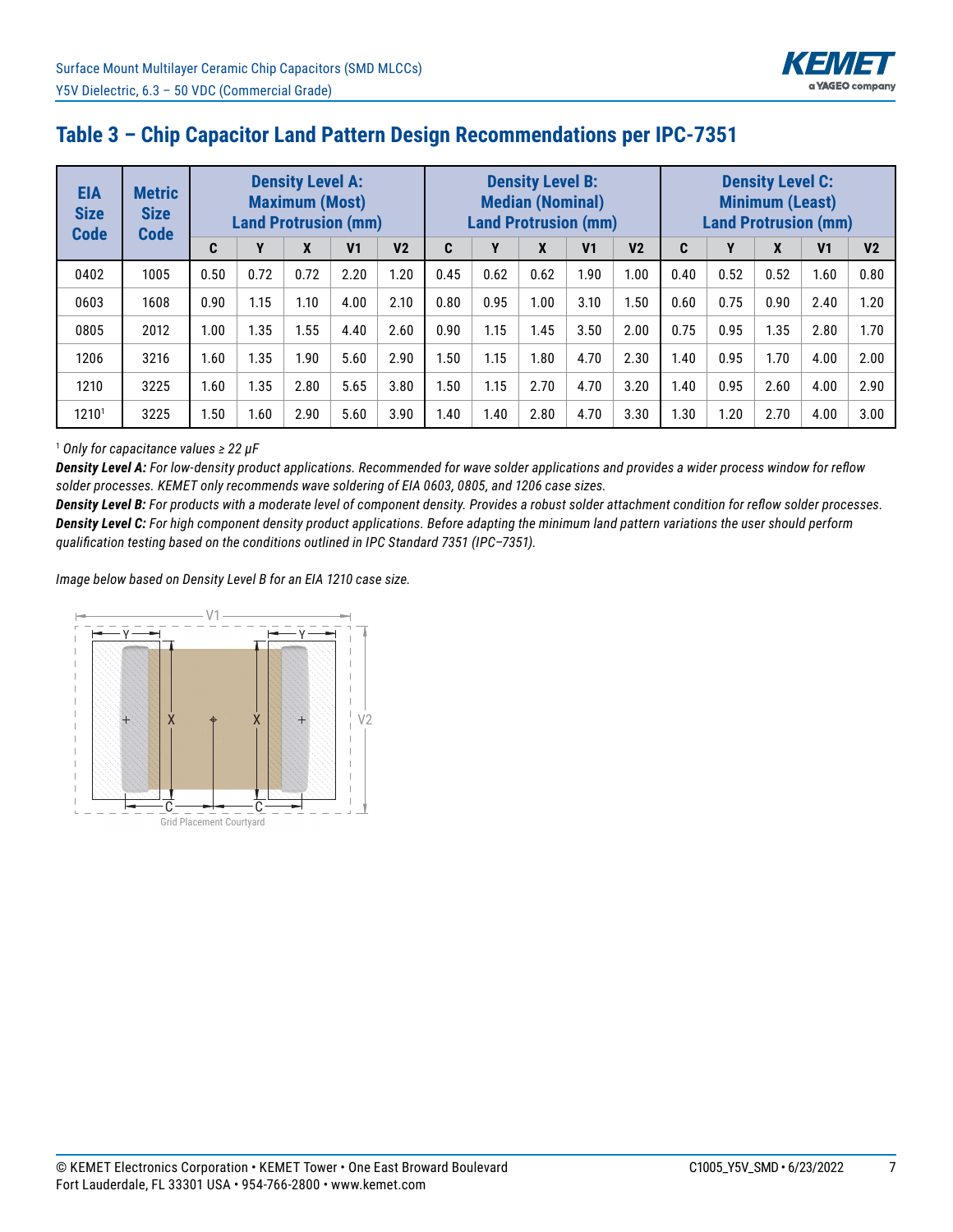

## **Soldering Process**

#### **Recommended Soldering Technique:**

- Solder wave or solder reflow for EIA case sizes 0603, 0805 and 1206
- All other EIA case sizes are limited to solder reflow only

#### **Recommended Reflow Soldering Profile:**

KEMET's families of surface mount multilayer ceramic capacitors (SMD MLCCs) are compatible with wave (single or dual), convection, IR or vapor phase reflow techniques. Preheating of these components is recommended to avoid extreme thermal stress. KEMET's recommended profile conditions for convection and IR reflow reflect the profile conditions of the IPC/ J-STD-020 standard for moisture sensitivity testing. These devices can safely withstand a maximum of three reflow passes at these conditions.

| <b>Profile Feature</b>                                           | <b>Termination Finish</b> |                       |
|------------------------------------------------------------------|---------------------------|-----------------------|
|                                                                  | SnPb                      | 100% Matte Sn         |
| <b>Preheat/Soak</b>                                              |                           |                       |
| Temperature Minimum $(T_{\rm smi})$                              | $100^{\circ}$ C           | $150^{\circ}$ C       |
| Temperature Maximum $(T_{\text{Smax}})$                          | $150^{\circ}$ C           | $200^{\circ}$ C       |
| Time $(t_s)$ from $T_{smin}$ to $T_{smax}$                       | $60 - 120$ seconds        | $60 - 120$ seconds    |
| Ramp-Up Rate $(T, to T_p)$                                       | 3°C/second<br>maximum     | 3°C/second<br>maximum |
| Liquidous Temperature (T.)                                       | $183^\circ C$             | $217^{\circ}$ C       |
| Time Above Liquidous (t.)                                        | $60 - 150$ seconds        | $60 - 150$ seconds    |
| Peak Temperature (T <sub>e</sub> )                               | $235^{\circ}$ C           | $260^{\circ}$ C       |
| Time Within 5°C of Maximum<br>Peak Temperature (t <sub>D</sub> ) | 20 seconds<br>maximum     | 30 seconds<br>maximum |
| Ramp-Down Rate $(T_p$ to $T_1$ )                                 | 6°C/second<br>maximum     | 6°C/second<br>maximum |
| Time 25°C to Peak<br>Temperature                                 | 6 minutes<br>maximum      | 8 minutes<br>maximum  |

*Note 1: All temperatures refer to the center of the package, measured on the capacitor body surface that is facing up during assembly reflow.*

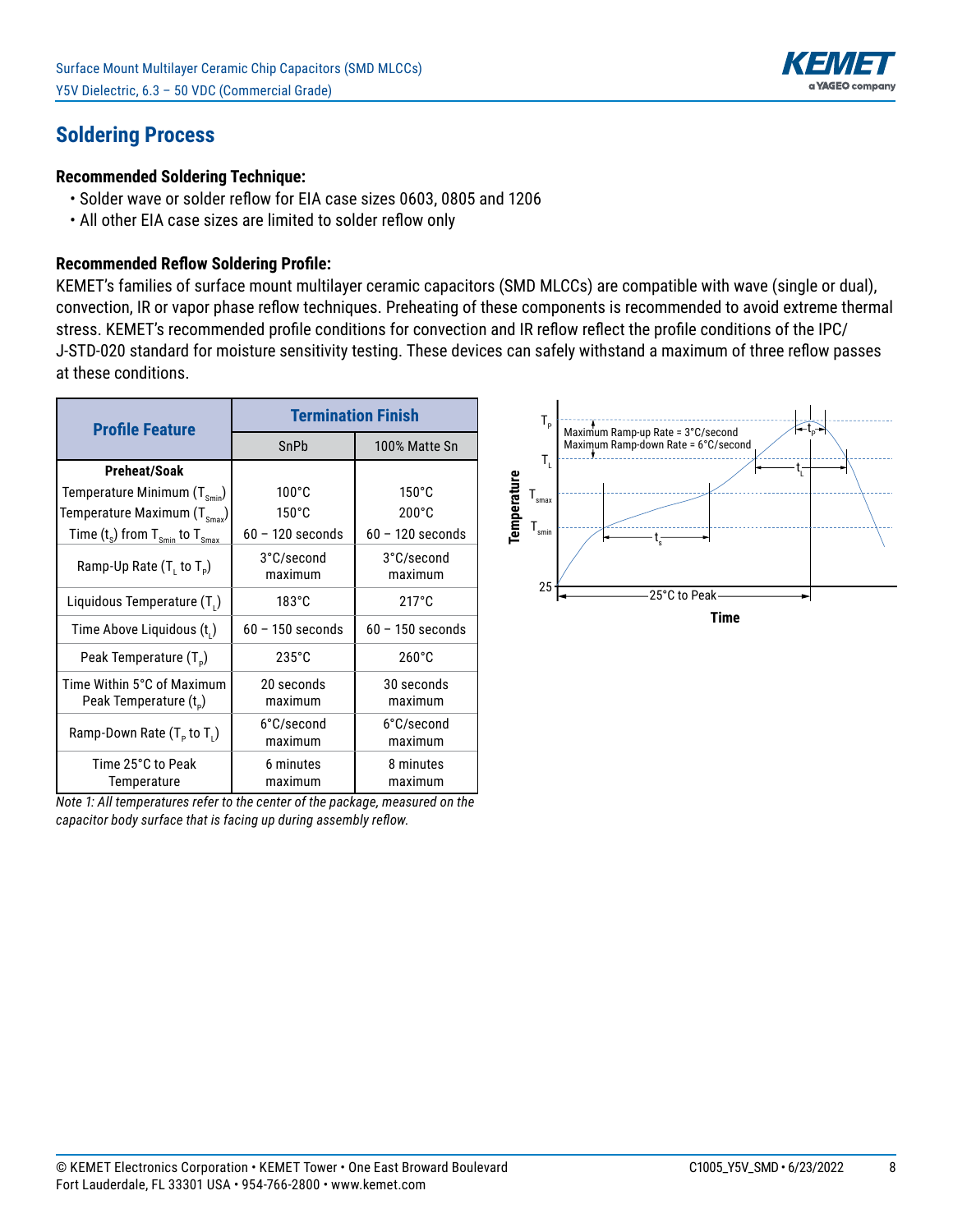

## **Table 4 – Performance & Reliability: Test Methods and Conditions**

| <b>Stress</b>                                        | <b>Reference</b>                    | <b>Test or Inspection Method</b>                                                                                                                                                                                                                             |  |  |  |  |
|------------------------------------------------------|-------------------------------------|--------------------------------------------------------------------------------------------------------------------------------------------------------------------------------------------------------------------------------------------------------------|--|--|--|--|
| <b>Terminal Strength</b>                             | $JIS-C-6429$                        | Appendix 1, Note: Force of 1.8 kg for 60 seconds.                                                                                                                                                                                                            |  |  |  |  |
| <b>Board Flex</b>                                    | $JIS-C-6429$                        | Appendix 2, Note: Standard termination system - 2.0 mm (minimum) for all except 3 mm<br>for C0G. Flexible termination system $-3.0$ mm (minimum).                                                                                                            |  |  |  |  |
|                                                      |                                     | Magnification 50 X. Conditions:                                                                                                                                                                                                                              |  |  |  |  |
| Solderability                                        | $J-STD-002$                         | a) Method B, 4 hours at 155°C, dry heat at 235°C                                                                                                                                                                                                             |  |  |  |  |
|                                                      |                                     | b) Method B at 215°C category 3                                                                                                                                                                                                                              |  |  |  |  |
|                                                      |                                     | c) Method D, category 3 at 260°C                                                                                                                                                                                                                             |  |  |  |  |
| <b>Temperature Cycling</b>                           | JESD <sub>22</sub><br>Method JA-104 | 1,000 Cycles (-55°C to +125°C). Measurement at 24 hours +/- 4 hours after test<br>conclusion.                                                                                                                                                                |  |  |  |  |
|                                                      | MIL-STD-202                         | Load Humidity: 1,000 hours 85°C/85% RH and rated voltage. Add 100 K ohm resistor.<br>Measurement at 24 hours $+/-$ 4 hours after test conclusion.                                                                                                            |  |  |  |  |
| <b>Biased Humidity</b>                               | Method 103                          | Low Volt Humidity: 1,000 hours 85°C/85% RH and 1.5 V. Add 100 K ohm resistor.<br>Measurement at 24 hours $+/-$ 4 hours after test conclusion.                                                                                                                |  |  |  |  |
| Moisture Resistance                                  | $MI - STD - 202$<br>Method 106      | t = 24 hours/cycle. Steps 7a and 7b not required.<br>Measurement at 24 hours +/- 4 hours after test conclusion.                                                                                                                                              |  |  |  |  |
| <b>Thermal Shock</b>                                 | MIL-STD-202<br>Method 107           | $-55^{\circ}$ C/+125 $^{\circ}$ C. Note: Number of cycles required - 300, maximum transfer time - 20<br>seconds, dwell time - 15 minutes. Air - Air.                                                                                                         |  |  |  |  |
| High Temperature Life                                | MIL-STD-202<br>Method 108/EIA-198   | 1,000 hours at 125°C (85°C for X5R, Z5U and Y5V) with 2 X rated voltage applied.                                                                                                                                                                             |  |  |  |  |
| Storage Life                                         | MIL-STD-202<br>Method 108           | 150°C, 0 VDC for 1,000 hours.                                                                                                                                                                                                                                |  |  |  |  |
| $MI - STD - 202$<br>Vibration<br>Method 204          |                                     | 5 q's for 20 minutes, 12 cycles each of 3 orientations. Note: Use 8" X 5" PCB 0.031" thick<br>7 secure points on one long side and 2 secure points at corners of opposite sides. Parts<br>mounted within 2" from any secure point. Test from $10 - 2,000$ Hz |  |  |  |  |
| MIL-STD-202<br><b>Mechanical Shock</b><br>Method 213 |                                     | Figure 1 of Method 213, Condition F.                                                                                                                                                                                                                         |  |  |  |  |
| <b>Resistance to Solvents</b>                        | MIL-STD-202<br>Method 215           | Add aqueous wash chemical, OKEM Clean or equivalent.                                                                                                                                                                                                         |  |  |  |  |

### **Storage and Handling**

Ceramic chip capacitors should be stored in normal working environments. While the chips themselves are quite robust in other environments, solderability will be degraded by exposure to high temperatures, high humidity, corrosive atmospheres, and long term storage. In addition, packaging materials will be degraded by high temperature–reels may soften or warp and tape peel force may increase. KEMET recommends that maximum storage temperature not exceed 40ºC and maximum storage humidity not exceed 70% relative humidity. Temperature fluctuations should be minimized to avoid condensation on the parts and atmospheres should be free of chlorine and sulfur bearing compounds. For optimized solderability chip stock should be used promptly, preferably within 1.5 years of receipt.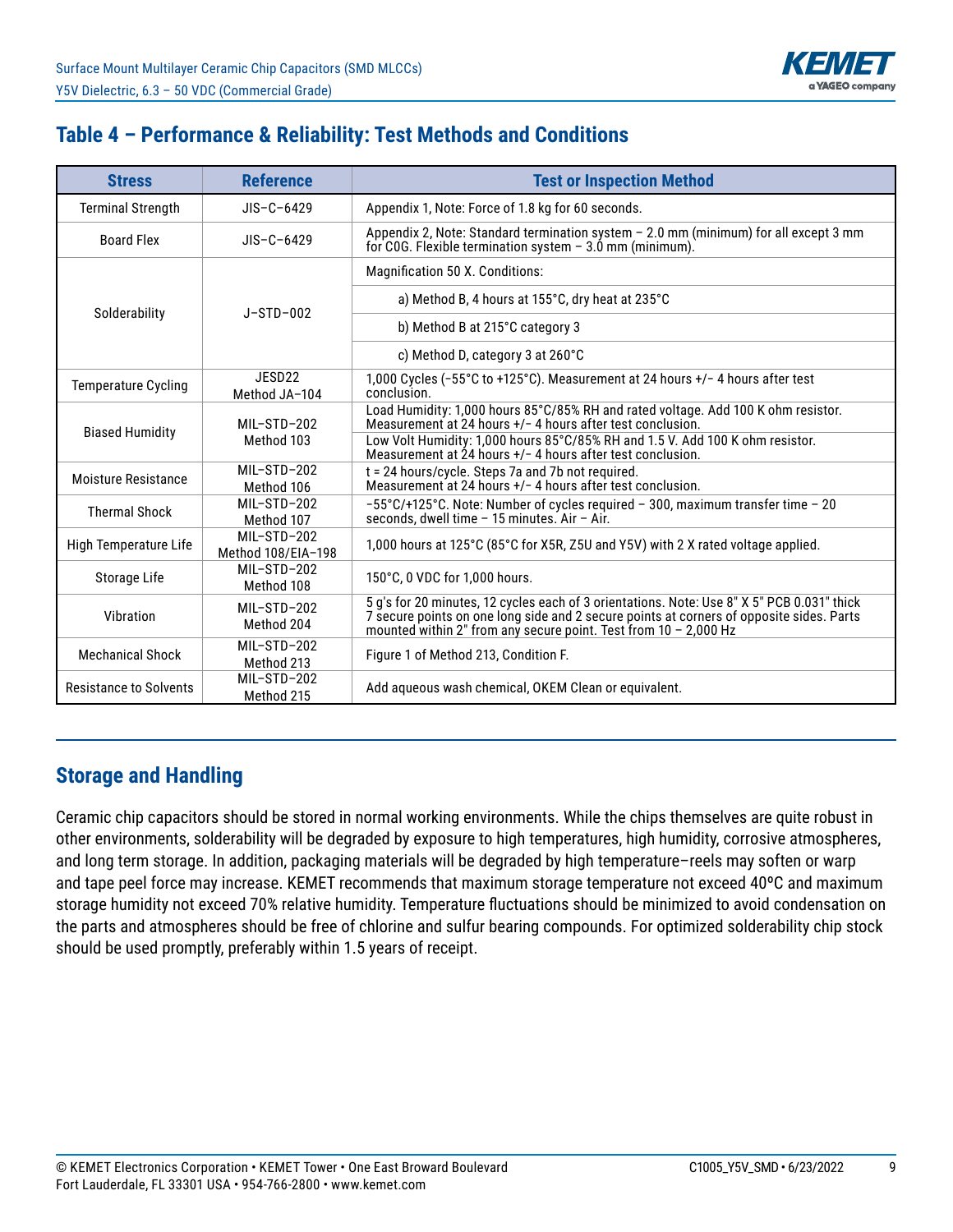

# **Construction (Typical)**



## **Capacitor Marking (Optional)**

Laser marking option is not available on:

- • C0G, Ultra Stable X8R and Y5V dielectric devices
- EIA 0402 case size devices
- EIA 0603 case size devices with Flexible Termination option.
- KPS Commercial and Automotive grade stacked devices.

These capacitors are supplied unmarked only.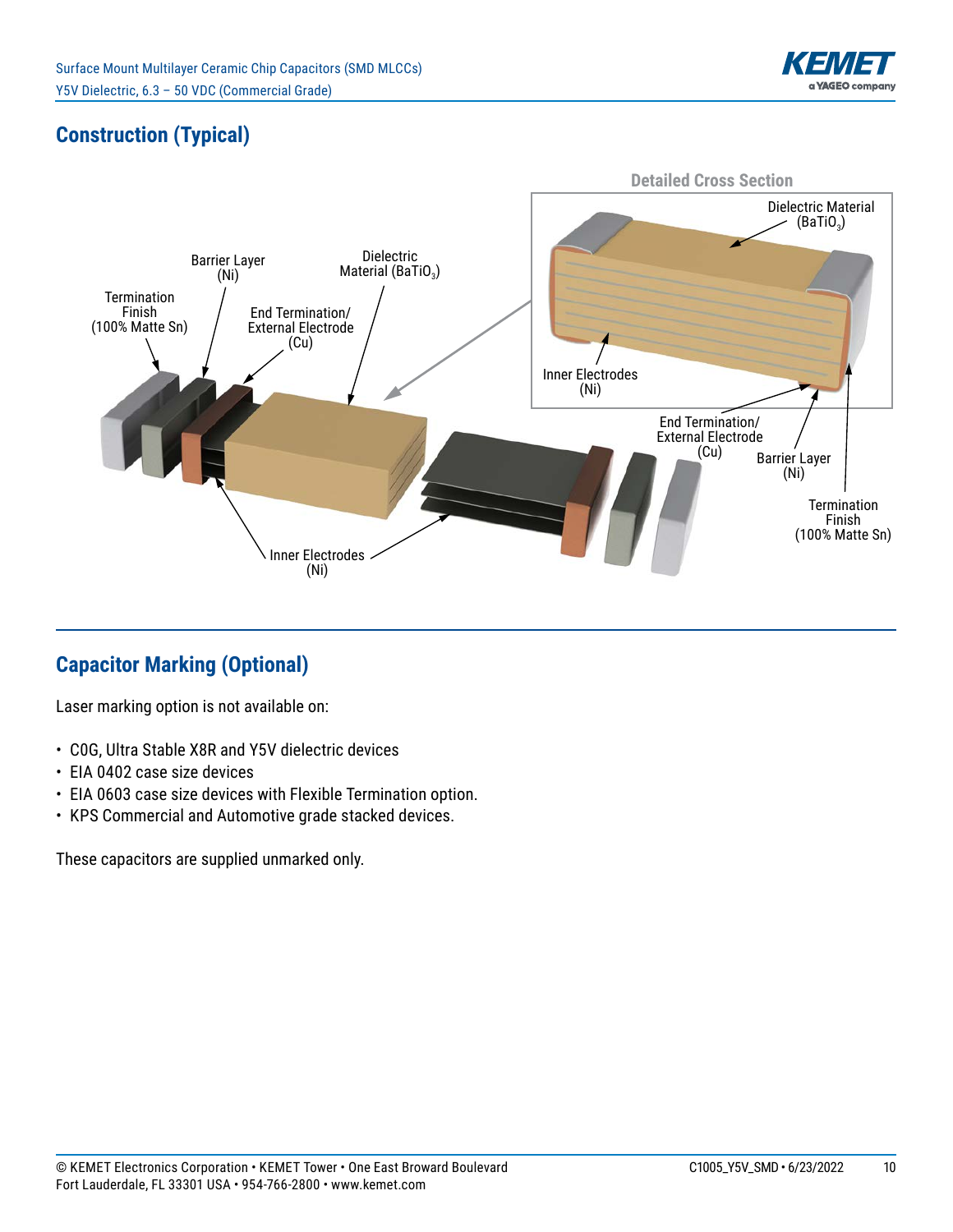

## **Tape & Reel Packaging Information**

KEMET offers multilayer ceramic chip capacitors packaged in 8, 12 and 16 mm tape on 7" and 13" reels in accordance with EIA Standard 481. This packaging system is compatible with all tape-fed automatic pick and place systems. See Table 2 for details on reeling quantities for commercial chips.



## Table 5 - Carrier Tape Configuration, Embossed Plastic & Punched Paper (mm)

|                             | <b>Tape</b>            | <b>Embossed Plastic</b> |          | <b>Punched Paper</b> |              |  |
|-----------------------------|------------------------|-------------------------|----------|----------------------|--------------|--|
| <b>EIA Case Size</b>        | <b>Size</b><br>$(W)^*$ | 7" Reel                 | 13" Reel | 7" Reel              | 13" Reel     |  |
|                             |                        | Pitch $(P_1)^*$         |          | Pitch $(P_1)^*$      |              |  |
| $01005 - 0402$              | 8                      |                         |          | $\overline{2}$       | $\mathbf{2}$ |  |
| 0603                        | 8                      |                         |          | 2/4                  | 2/4          |  |
| 0805                        | 8                      | 4                       | 4        | 4                    | 4            |  |
| $1206 - 1210$               | 8                      | 4                       | 4        | 4                    | 4            |  |
| $1805 - 1808$               | 12                     | 4                       | 4        |                      |              |  |
| $\geq 1812$                 | 12                     | 8                       | 8        |                      |              |  |
| <b>KPS 1210</b>             | 12                     | 8                       | 8        |                      |              |  |
| <b>KPS 1812</b><br>and 2220 | 16                     | 12                      | 12       |                      |              |  |
| Array 0612                  | 8                      | 4                       | 4        |                      |              |  |

*\*Refer to Figures 1 and 2 for W and P<sup>1</sup> carrier tape reference locations. \*Refer to Tables 6 and 7 for tolerance specifi cations.*

#### **New 2 mm Pitch Reel Options\***

| <b>Packaging</b><br><b>Ordering Code</b><br>(C-Spec) | <b>Packaging Type/Options</b>      |
|------------------------------------------------------|------------------------------------|
| $C-3190$                                             | Automotive grade 7" reel unmarked  |
| $C-3191$                                             | Automotive grade 13" reel unmarked |
| C-7081                                               | Commercial grade 7" reel unmarked  |
| C-7082                                               | Commercial grade 13" reel unmarked |

*\* 2 mm pitch reel only available for 0603 EIA case size. 2 mm pitch reel for 0805 EIA case size under development.*

#### **Benefits of Changing from 4 mm to 2 mm Pitching Spacing**

- Lower placement costs.
- Double the parts on each reel results in fewer reel changes and increased efficiency.
- Fewer reels result in lower packaging, shipping and storage costs, reducing waste.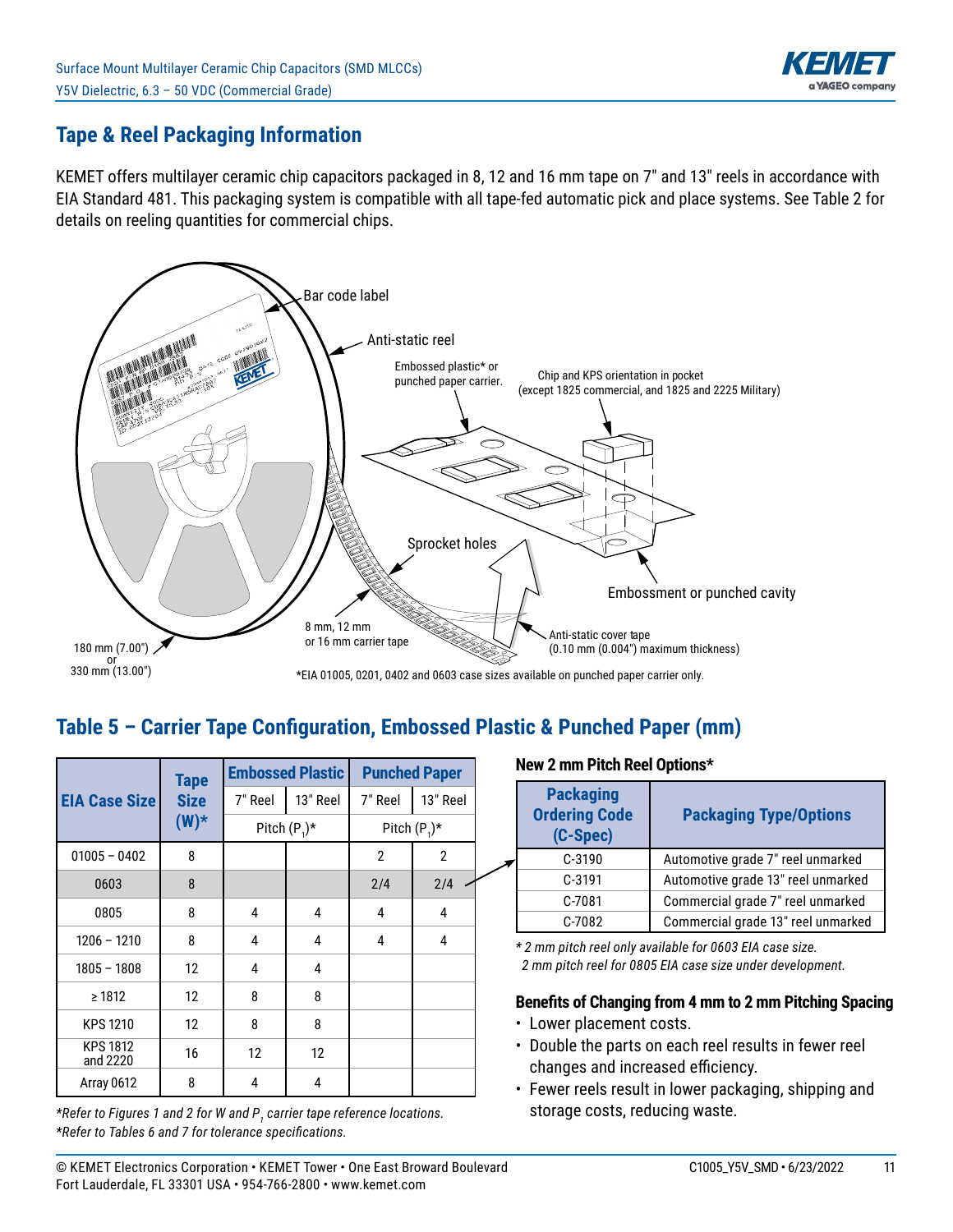

# **Figure 1 – Embossed (Plastic) Carrier Tape Dimensions**



# **Table 6 – Embossed (Plastic) Carrier Tape Dimensions**

Metric will govern

| <b>Constant Dimensions - Millimeters (Inches)</b> |                                               |                      |                                        |                                       |                                        |                                  |                     |                       |                  |
|---------------------------------------------------|-----------------------------------------------|----------------------|----------------------------------------|---------------------------------------|----------------------------------------|----------------------------------|---------------------|-----------------------|------------------|
| <b>Tape Size</b>                                  | $D_0$                                         | D, Minimum<br>Note 1 | $E_{1}$                                | $P_0$                                 | P <sub>2</sub>                         | R Reference S, Minimum<br>Note 2 | Note 3              | Maximum               | Maximum          |
| $8 \text{ mm}$                                    |                                               | 1.0<br>(0.039)       |                                        |                                       |                                        | 25.0<br>(0.984)                  |                     |                       |                  |
| $12 \text{ mm}$                                   | $1.5 + 0.10 / -0.0$<br>$(0.059 + 0.004/-0.0)$ | 1.5                  | $1.75 \pm 0.10$<br>$(0.069 \pm 0.004)$ | $4.0 \pm 0.10$<br>$(0.157 \pm 0.004)$ | $2.0 \pm 0.05$<br>$(0.079 \pm 0.002)$  | 30                               | 0.600<br>(0.024)    | 0.600<br>(0.024)      | 0.100<br>(0.004) |
| $16 \text{ mm}$                                   |                                               | (0.059)              |                                        |                                       |                                        | (1.181)                          |                     |                       |                  |
| Variable Dimensions - Millimeters (Inches)        |                                               |                      |                                        |                                       |                                        |                                  |                     |                       |                  |
| <b>Tape Size</b>                                  | Pitch                                         | B, Maximum<br>Note 4 | $E_{2}$<br>Minimum                     | F                                     | $P_{1}$                                | Maximum                          | W<br><b>Maximum</b> | $A_0$ , $B_0$ & $K_0$ |                  |
| $8 \text{ mm}$                                    | Single (4 mm)                                 | 4.35<br>(0.171)      | 6.25<br>(0.246)                        | $3.5 \pm 0.05$<br>$(0.138 \pm 0.002)$ | $4.0 \pm 0.10$<br>$(0.157 \pm 0.004)$  | 2.5<br>(0.098)                   | 8.3<br>(0.327)      |                       |                  |
| $12 \text{ mm}$                                   | Single (4 mm)<br>and double (8 mm)            | 8.2<br>(0.323)       | 10.25<br>(0.404)                       | $5.5 \pm 0.05$<br>$(0.217 \pm 0.002)$ | $8.0 \pm 0.10$<br>$(0.315 \pm 0.004)$  | 4.6<br>(0.181)                   | 12.3<br>(0.484)     | Note 5                |                  |
| $16 \text{ mm}$                                   | Triple (12 mm)                                | 12.1<br>(0.476)      | 14.25<br>(0.561)                       | $7.5 \pm 0.05$<br>$(0.138 \pm 0.002)$ | $12.0 \pm 0.10$<br>$(0.157 \pm 0.004)$ | 4.6<br>(0.181)                   | 16.3<br>(0.642)     |                       |                  |

*1. The embossment hole location shall be measured from the sprocket hole controlling the location of the embossment. Dimensions of the embossment location and the hole location shall be applied independently of each other.*

*2. The tape with or without components shall pass around R without damage (see Figure 6.)*

*3. If S<sup>1</sup> < 1.0 mm, there may not be enough area for a cover tape to be properly applied (see EIA Standard 481, paragraph 4.3, section b.)*

*4. B<sup>1</sup> dimension is a reference dimension for tape feeder clearance only.*

5. The cavity defined by A<sub>o</sub>, B<sub>o</sub> and K<sub>o</sub> shall surround the component with sufficient clearance that:

 *(a) the component does not protrude above the top surface of the carrier tape.*

 *(b) the component can be removed from the cavity in a vertical direction without mechanical restriction, after the top cover tape has been removed.*

 *(c) rotation of the component is limited to 20° maximum for 8 and 12 mm tapes and 10° maximum for 16 mm tapes (see Figure 3.)*

 *(d) lateral movement of the component is restricted to 0.5 mm maximum for 8 and 12 mm wide tape and to 1.0 mm maximum for 16 mm tape (see Figure 4.)*

(e) for KPS product, A<sub>0</sub> and B<sub>0</sub> are measured on a plane 0.3 mm above the bottom of the pocket.

 *(f) see addendum in EIA Standard 481 for standards relating to more precise taping requirements.*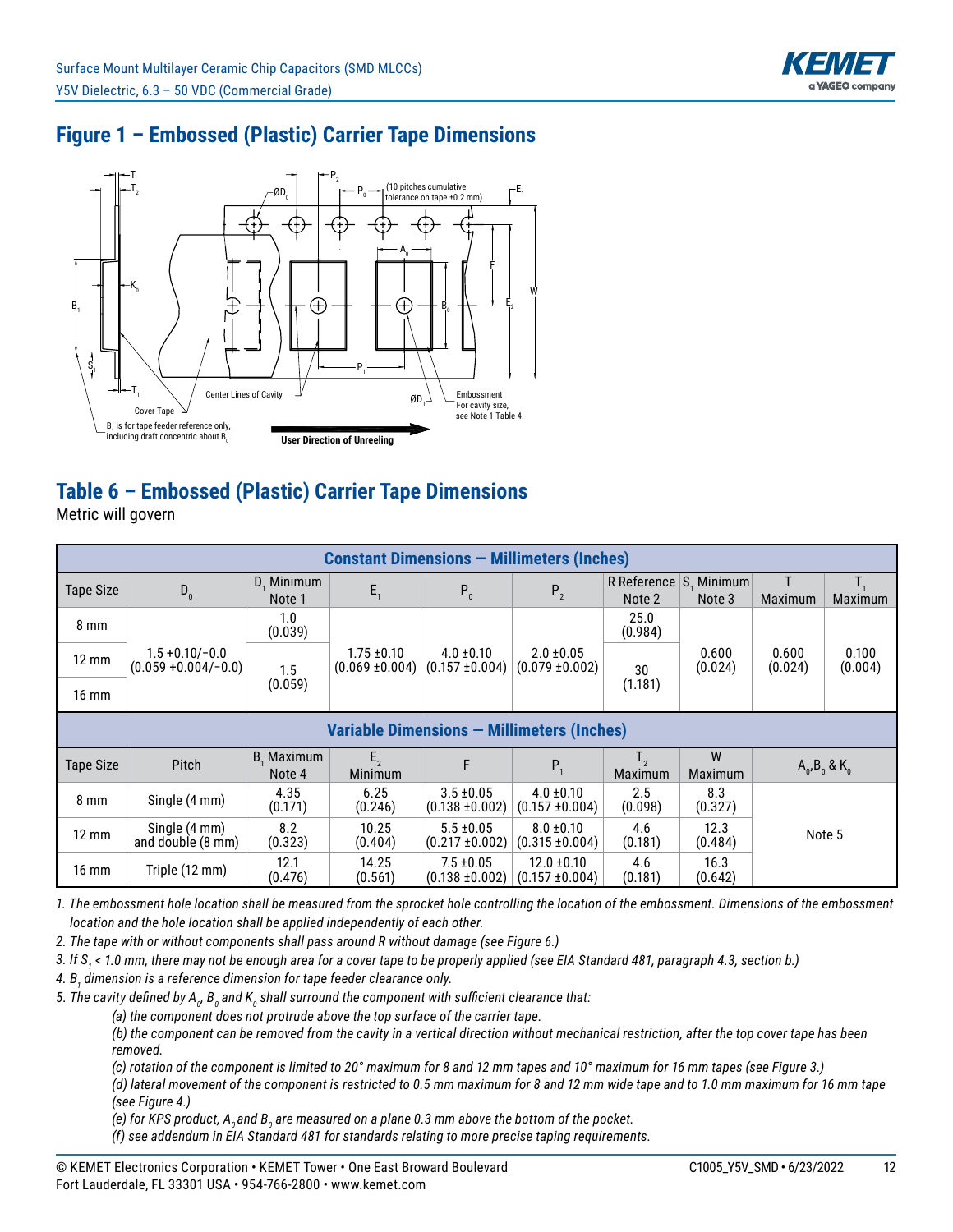

## **Figure 2 – Punched (Paper) Carrier Tape Dimensions**



# **Table 7 – Punched (Paper) Carrier Tape Dimensions**

Metric will govern

| <b>Constant Dimensions - Millimeters (Inches)</b> |                                                   |                                        |                                       |                                       |                            |                 |                              |  |  |
|---------------------------------------------------|---------------------------------------------------|----------------------------------------|---------------------------------------|---------------------------------------|----------------------------|-----------------|------------------------------|--|--|
| <b>Tape Size</b>                                  | $D_0$                                             |                                        | $P_{0}$                               | P <sub>2</sub>                        | T. Maximum                 | G Minimum       | <b>R</b> Reference<br>Note 2 |  |  |
| $8 \text{ mm}$                                    | $1.5 + 0.10 - 0.0$<br>$(0.059 + 0.004 - 0.0)$     | $1.75 \pm 0.10$<br>$(0.069 \pm 0.004)$ | $4.0 \pm 0.10$<br>$(0.157 \pm 0.004)$ | $2.0 \pm 0.05$<br>$(0.079 \pm 0.002)$ | 0.10<br>(0.004)<br>maximum | 0.75<br>(0.030) | 25<br>(0.984)                |  |  |
|                                                   | <b>Variable Dimensions - Millimeters (Inches)</b> |                                        |                                       |                                       |                            |                 |                              |  |  |
| <b>Tape Size</b>                                  | Pitch                                             | E2 Minimum                             |                                       | P.                                    | T Maximum                  | W Maximum       | $A_0B_0$                     |  |  |
| $8 \text{ mm}$                                    | Half $(2 \text{ mm})$                             | 6.25                                   | $3.5 \pm 0.05$                        | $2.0 \pm 0.05$<br>$(0.079 \pm 0.002)$ | 1.1                        | 8.3<br>(0.327)  | Note 1                       |  |  |
| 8 mm                                              | Single (4 mm)                                     | (0.246)                                | $(0.138 \pm 0.002)$                   | $4.0 \pm 0.10$<br>$(0.157 \pm 0.004)$ | (0.098)                    | 8.3<br>(0.327)  |                              |  |  |

1. The cavity defined by A<sub>o</sub>, B<sub>o</sub> and T shall surround the component with sufficient clearance that:

 *a) the component does not protrude beyond either surface of the carrier tape.*

 *b) the component can be removed from the cavity in a vertical direction without mechanical restriction, after the top cover tape has been removed.*

 *c) rotation of the component is limited to 20° maximum (see Figure 3.)*

 *d) lateral movement of the component is restricted to 0.5 mm maximum (see Figure 4.)*

 *e) see addendum in EIA Standard 481 for standards relating to more precise taping requirements.*

*2. The tape with or without components shall pass around R without damage (see Figure 6.)*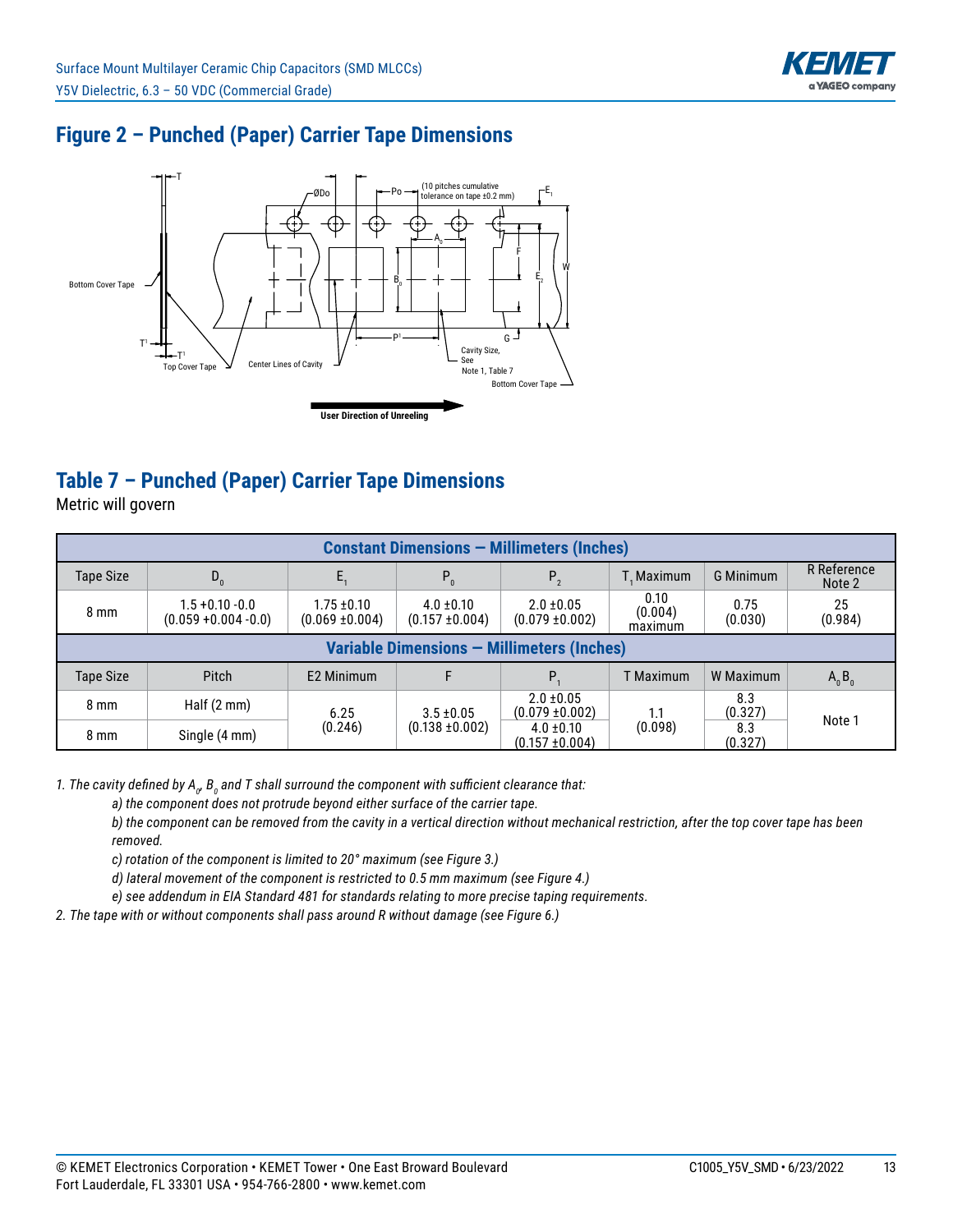

### **Packaging Information Performance Notes**

- **1. Cover Tape Break Force:** 1.0 kg minimum.
- **2. Cover Tape Peel Strength:** The total peel strength of the cover tape from the carrier tape shall be:

| <b>Tape Width</b> | <b>Peel Strength</b>             |  |  |
|-------------------|----------------------------------|--|--|
| 8 mm              | 0.1 to 1.0 newton (10 to 100 gf) |  |  |
| 12 and 16 mm      | 0.1 to 1.3 newton (10 to 130 gf) |  |  |

The direction of the pull shall be opposite the direction of the carrier tape travel. The pull angle of the carrier tape shall be 165° to 180° from the plane of the carrier tape. During peeling, the carrier and/or cover tape shall be pulled at a velocity of 300 ±10 mm/minute.

**3. Labeling:** Bar code labeling (standard or custom) shall be on the side of the reel opposite the sprocket holes. Refer to EIA *Standards 556 and 624*.

#### **Figure 3 – Maximum Component Rotation**



## **Figure 4 – Maximum Lateral Movement**



## **Figure 5 – Bending Radius**

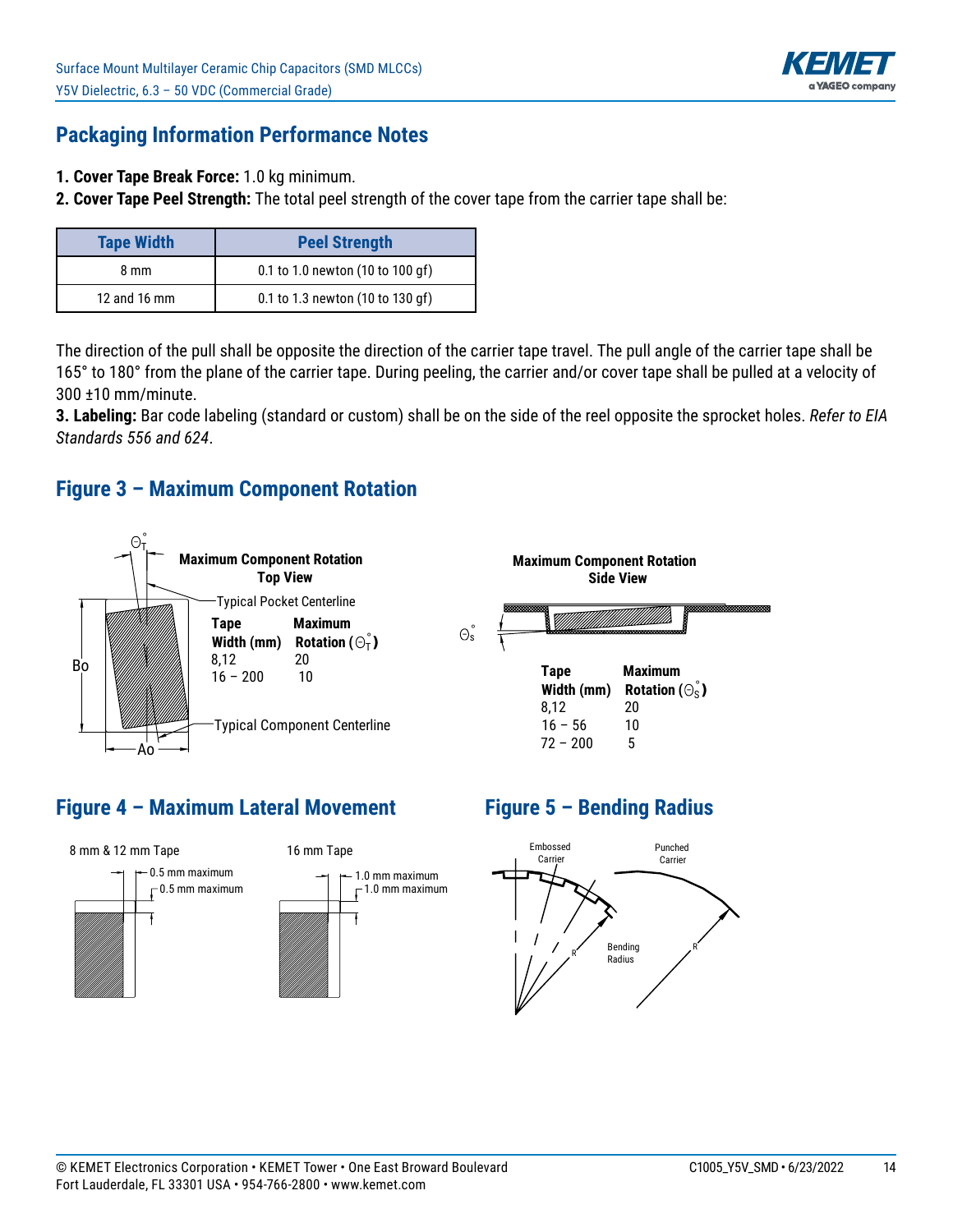

## **Figure 6 – Reel Dimensions**



Note: Drive spokes optional; if used, dimensions B and D shall apply.

## **Table 8 – Reel Dimensions**

Metric will govern

| <b>Constant Dimensions - Millimeters (Inches)</b> |                                            |                                              |                                               |                                                      |  |  |  |  |
|---------------------------------------------------|--------------------------------------------|----------------------------------------------|-----------------------------------------------|------------------------------------------------------|--|--|--|--|
| <b>Tape Size</b>                                  | A                                          | <b>B</b> Minimum                             | C                                             | D Minimum                                            |  |  |  |  |
| $8 \text{ mm}$                                    | $178 + 0.20$                               |                                              |                                               |                                                      |  |  |  |  |
| $12 \text{ mm}$                                   | $(7.008 \pm 0.008)$<br>0r                  | 1.5<br>(0.059)                               | $13.0 + 0.5/-0.2$<br>$(0.521 + 0.02/- 0.008)$ | 20.2<br>(0.795)                                      |  |  |  |  |
| $16 \text{ mm}$                                   | $330 + 0.20$<br>$(13.000 \pm 0.008)$       |                                              |                                               |                                                      |  |  |  |  |
|                                                   | Variable Dimensions - Millimeters (Inches) |                                              |                                               |                                                      |  |  |  |  |
| <b>Tape Size</b>                                  | N Minimum                                  | W.                                           | W <sub>2</sub> Maximum                        | $W_3$                                                |  |  |  |  |
| $8 \text{ mm}$                                    |                                            | $8.4 + 1.5/-0.0$<br>$(0.331 + 0.059/-0.0)$   | 14.4<br>(0.567)                               |                                                      |  |  |  |  |
| $12 \text{ mm}$                                   | 50<br>(1.969)                              | $12.4 + 2.0 - 0.0$<br>$(0.488 + 0.078/-0.0)$ | 18.4<br>(0.724)                               | Shall accommodate tape<br>width without interference |  |  |  |  |
| $16 \text{ mm}$                                   |                                            | $16.4 + 2.0/-0.0$<br>$(0.646 + 0.078/-0.0)$  | 22.4<br>(0.882)                               |                                                      |  |  |  |  |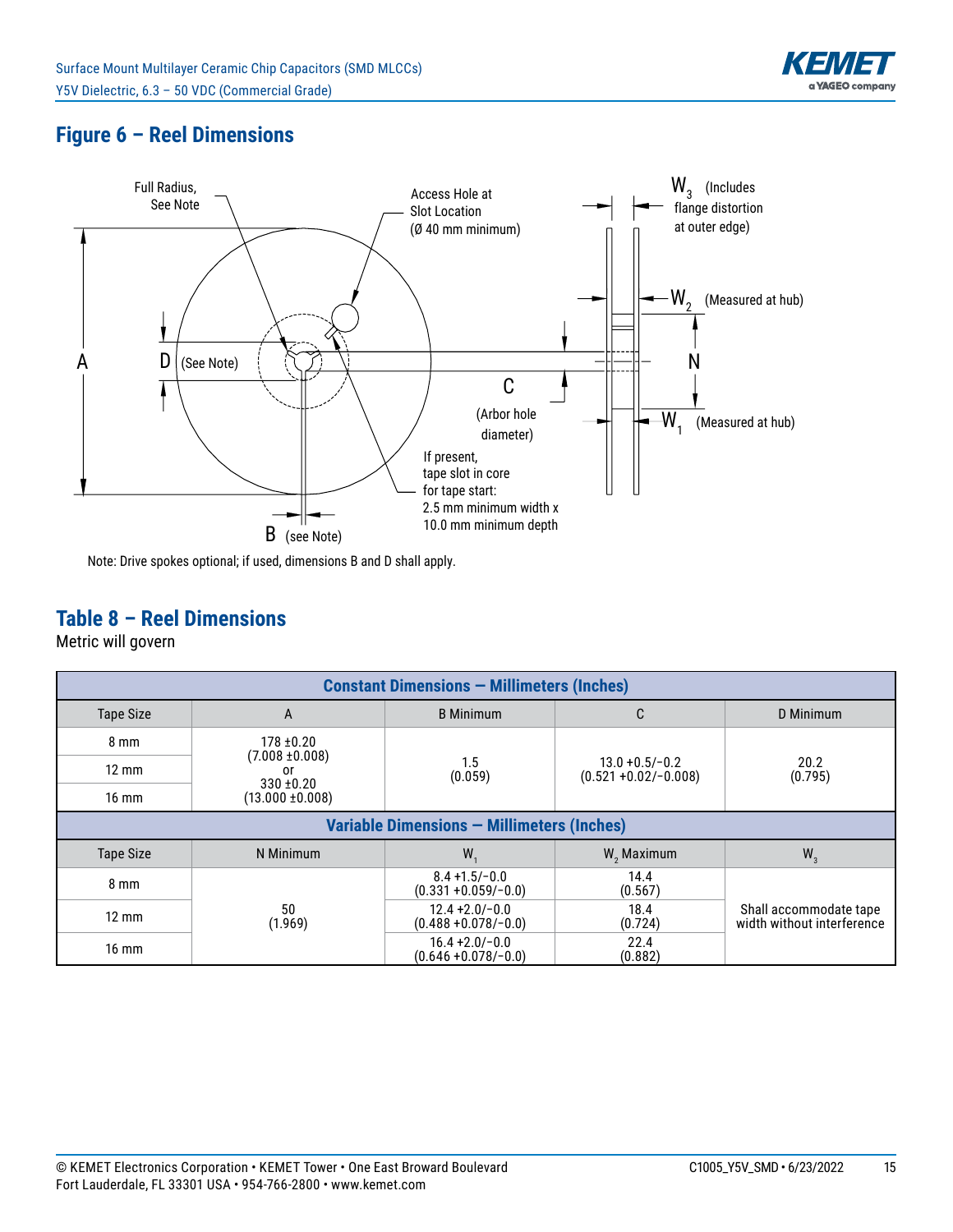

## **Figure 7 – Tape Leader & Trailer Dimensions**



# **Figure 8 – Maximum Camber**